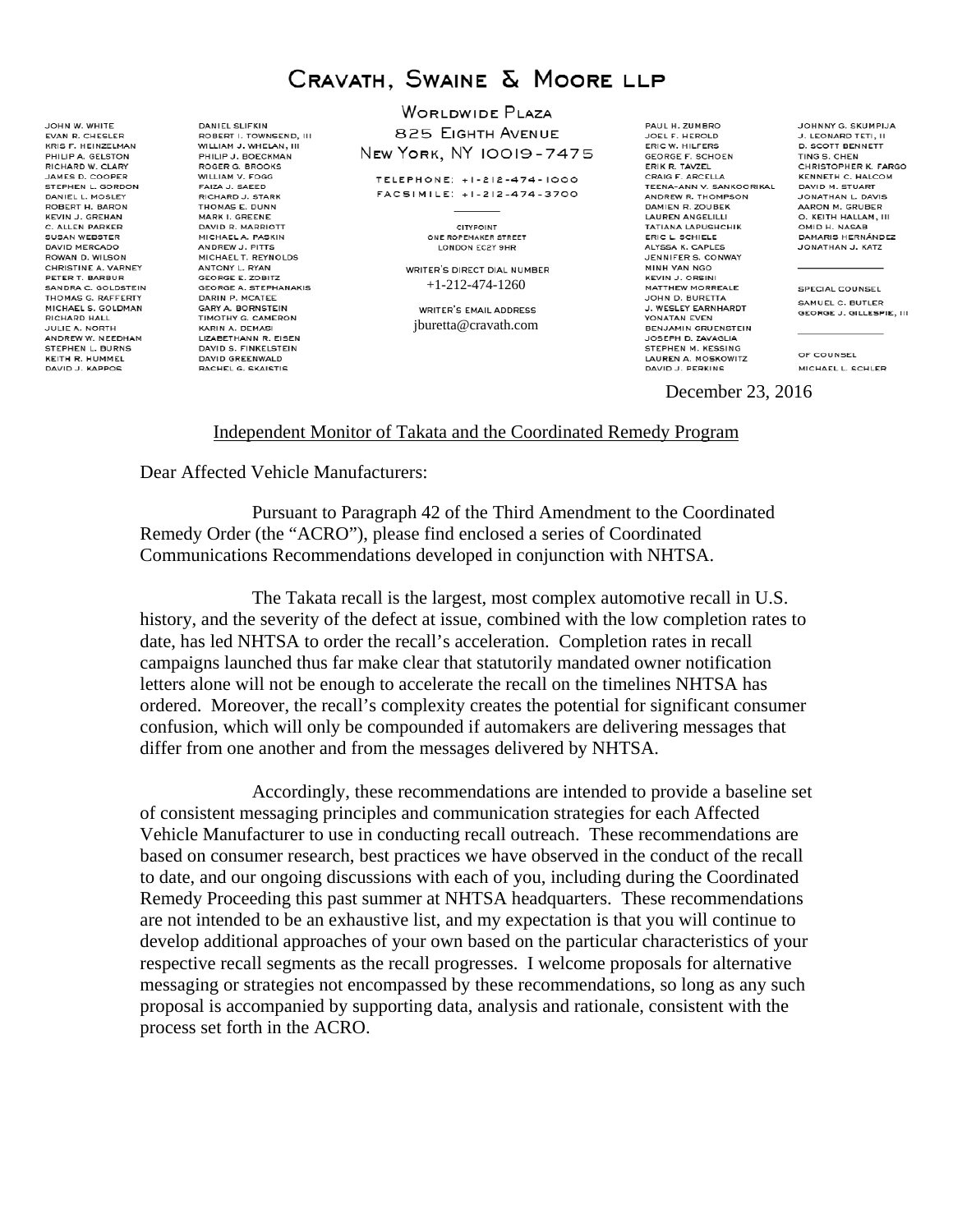Pursuant to Paragraph 42 of the ACRO, please ensure that all future supplemental owner notifications are consistent with these recommendations, unless otherwise directed by NHTSA. Please transmit electronic versions of such communications to NHTSA and my team, not less than five business days before you plan to post them online, publish, or send them to consumers, by uploading them to the ShareFile site for which my team will be sending access instructions and credentials under separate cover. You may proceed with issuing your intended communications after the five business days have passed, unless otherwise instructed; you do not need to wait for a specific authorization to proceed.

NHTSA has indicated that uploading of communications to the ShareFile site will constitute compliance with your obligations under 49 CFR  $\S$  573.6(c)(10) to submit representative copies of issued communications on a recall. Should a proposed communication you submit need to be revised after consultation with NHTSA, my team or me, please upload a copy of the revised version to the ShareFile site, in a manner that indicates it is a revised version.

Please do not hesitate to contact me with any questions, concerns or suggestions.

Sincerely,

Physich

John Buretta

VIA EMAIL TO:

BMW of North America, LLC Daimler Trucks North America, LLC Daimler Vans USA, LLC FCA US, LLC Ferrari North America, Inc. Ford Motor Company General Motors, LLC American Honda Motor Company Jaguar Land Rover North America, LLC Karma Automotive (on behalf of certain Fisker vehicles) Mazda North American Operations Mercedes-Benz US, LLC McClaren Automotive, Ltd. Mitsubishi Motors North America, Inc. Nissan North America, Inc. Subaru of America, Inc.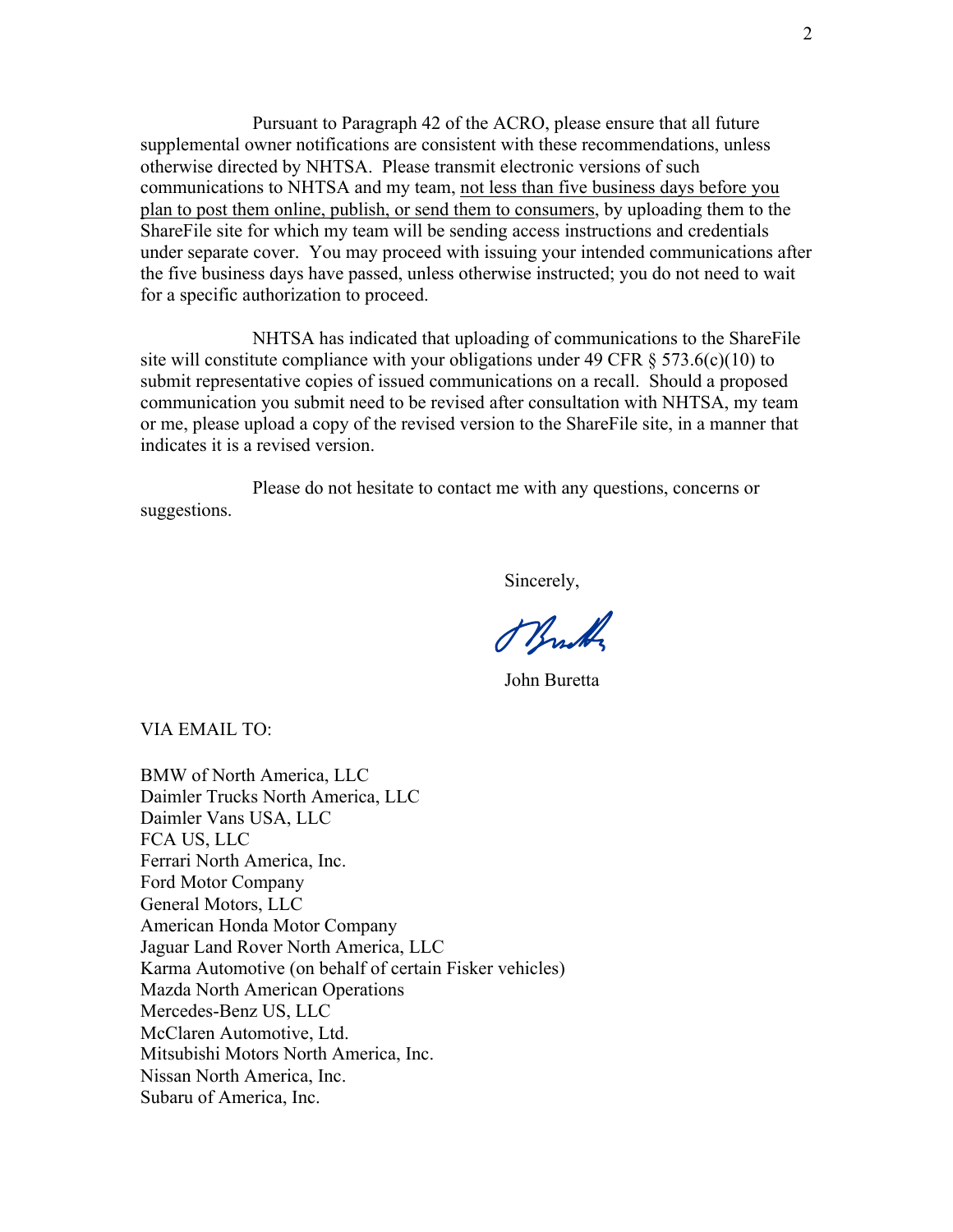Tesla Motors, Inc. Toyota Motor Engineering and Manufacturing Volkswagen Group of America, Inc.

## COPY VIA EMAIL TO:

Elizabeth H. Mykytiuk, Esq. Senior Trial Attorney, Litigation and Enforcement Department of Transportation National Highway Traffic Safety Administration 1200 New Jersey Avenue SE Washington, DC 20590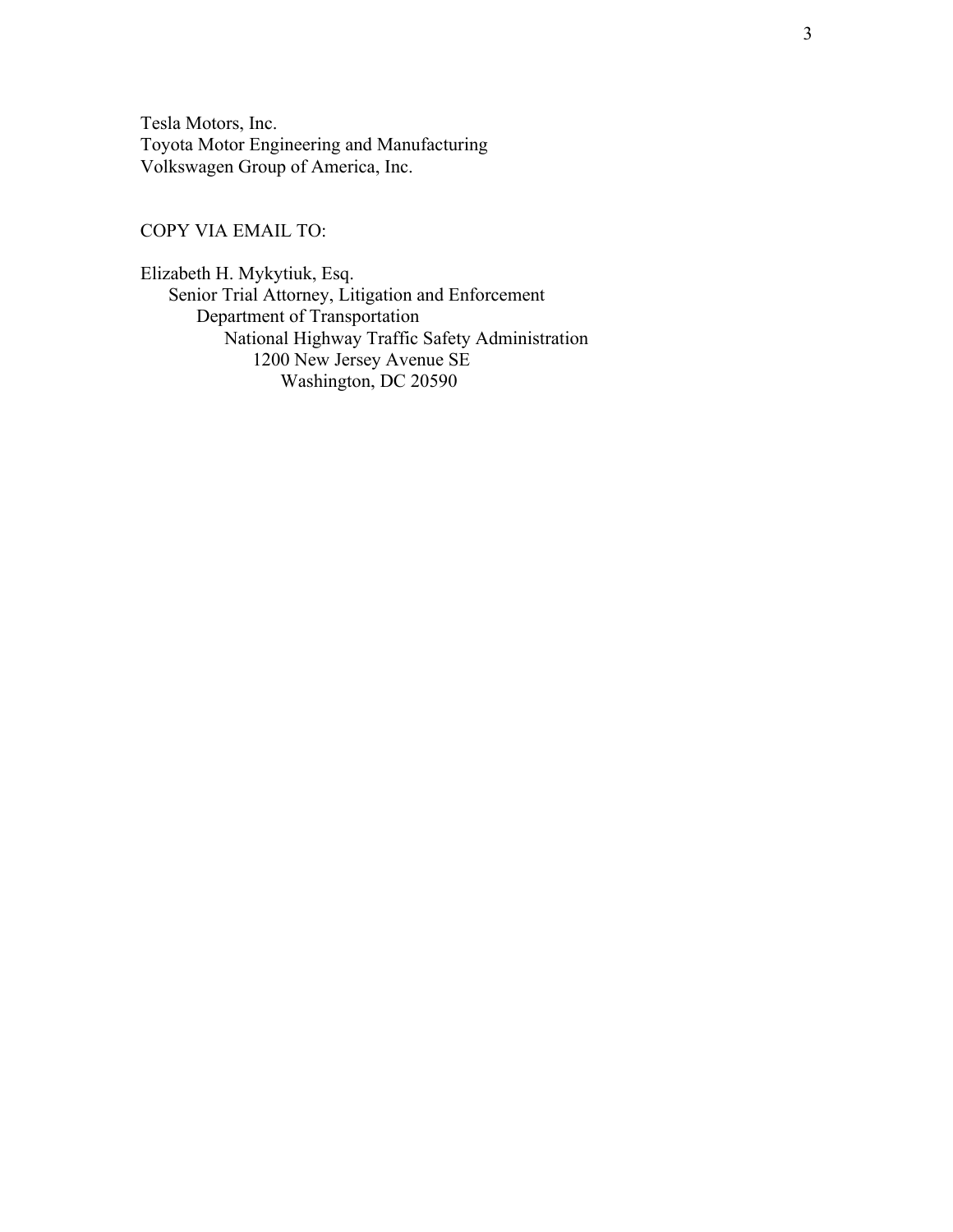# Independent Monitor of Takata and the Coordinated Remedy Program

# Coordinated Communications Recommendations

- 1. *Pursue a multi-touch communications strategy that employs non-traditional means of outreach.* 
	- a. Engage in outreach specific to the Takata airbag recall employing at least three of the following means of non-traditional outreach:
		- i. Postcards;
		- ii. Email;
		- iii. Telephone calls;
		- iv. Text messaging; and
		- v. Social media (*i.e.*, Facebook, Twitter, etc.).
	- b. Coordinate communications across different means of outreach to ensure that each vehicle in a launched campaign receives at least one form of outreach per month until the vehicle is repaired, unless the vehicle has been excluded from recall outreach as scrapped, stolen, exported or otherwise unreachable under the procedures set forth in Paragraphs 45-46 of the ACRO.
	- c. Ensure that you are employing high-quality, up-to-date owner contact information in conducting outreach.
		- i. Pursue data appends from multiple sources beyond those that rely primarily on state vehicle registration records.
		- ii. Increase the frequency with which you obtain updated owner contact information, especially for older model-year vehicles that may change hands frequently in the secondary market.
		- iii. Even in scenarios where remedy parts are not yet available for the owner's vehicle, request that the owner take action to confirm or update the owner's contact information, and offer multiple, convenient means for doing so (e.g., a form available on your website, a dedicated phone number, a postage-paid card the owner can mail back).
		- iv. Whenever you receive updated owner contact information for a vehicle, ensure that at least one mailed communication for which delivery can be confirmed (e.g., first class mail, FedEx) is sent to the new address.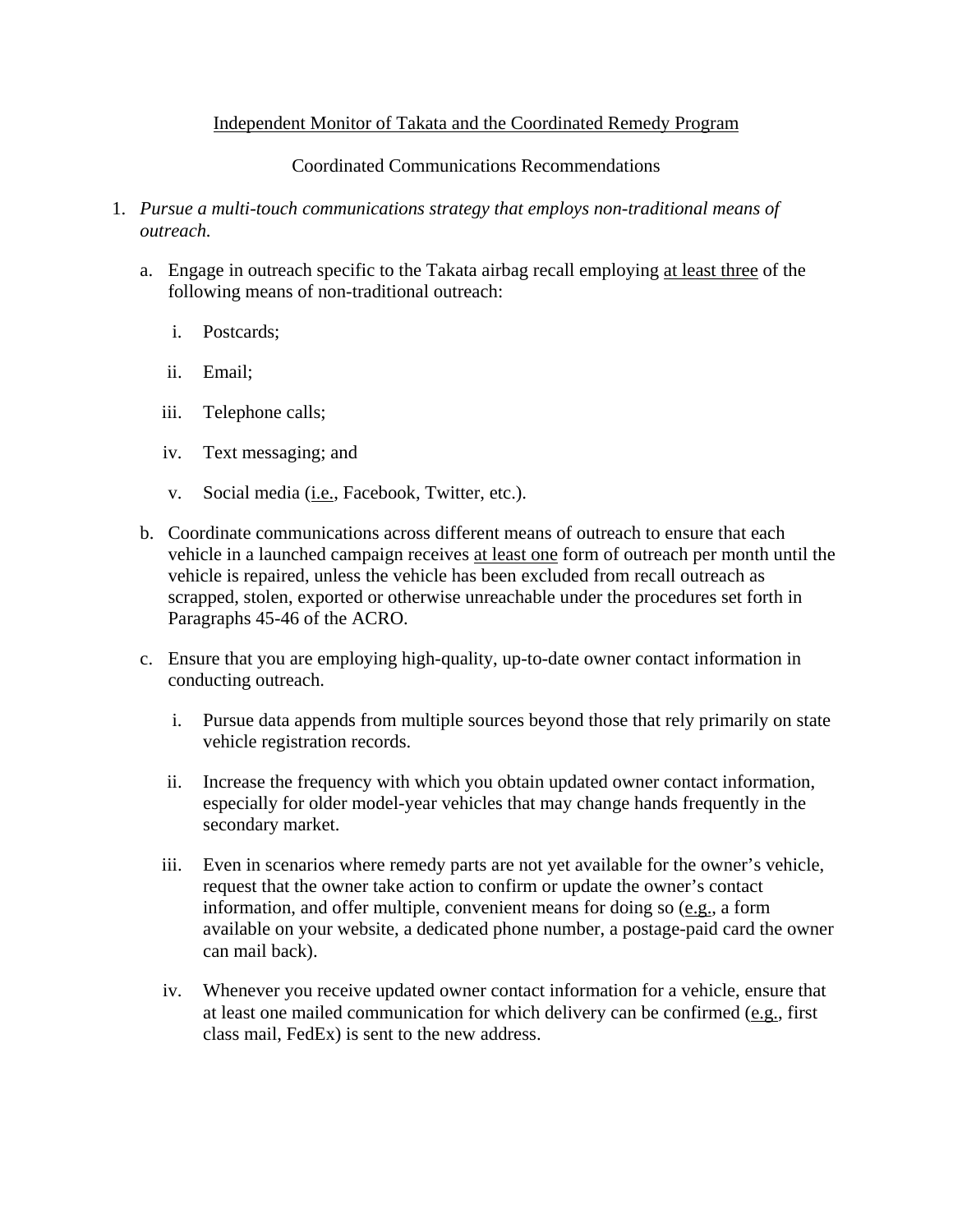- v. Wherever possible, include in every communication an option for the recipient to notify you that the vehicle in question has been sold, transferred, or is otherwise being primarily driven by a party not residing at the same address as the recipient.
- d. Adopt an escalation strategy—including but not limited to the use of more graphic imagery—for particular vehicles for which parts are available and the consumer has received multiple forms of outreach, but the vehicle has nonetheless still not been repaired.
- e. Encourage consumers to sign up for recall alerts at NHTSA.gov/alerts.
- 2. *Convey the risk presented by airbag ruptures in clear, accurate and urgent terms.* 
	- a. Describe the risk associated with the defect using simple language that emphasizes the risk of injury or death to both drivers and passengers stemming from shrapnel in the event of a rupture (e.g., "In even a minor fender bender, the airbag inflator in your vehicle could rip apart and send shards of shrapnel toward you and your passengers. People have been killed and seriously injured by this defect.").
	- b. Do not include information that is likely to mitigate the owner's perception of the risk (e.g., "No ruptures have been observed in [OEM's] vehicles to date.").
	- c. Use bold text to highlight particularly impactful words (e.g., "urgent", "kill").
	- d. Include imagery that reinforces graphically the nature of the risk (such as the "shrapnel hazard icon" developed by and available from the Monitor).
	- e. Avoid using generic or low-impact imagery (e.g., scenic pictures).
	- f. In letter communications, include a red headline at or near the top of the letter, with prominently featured text, such as "Urgent Safety Recall".
	- g. In email communications, use the word "URGENT" in the subject line.
	- h. In scenarios where remedy parts are not yet available:
		- i. Include a concise statement indicating that NHTSA has ordered automakers to accelerate the development and production of remedy parts, and to prioritize repairs for vehicles according to risk factors identified through testing;
		- ii. State the date by which parts must be available for the consumer's vehicle, pursuant to the relevant provision of the Coordinated Remedy Order (i.e., Paragraph 39 of the November 2015 Coordinated Remedy Order or Paragraph 34 of the December 2016 Third Amendment to the Coordinated Remedy Order);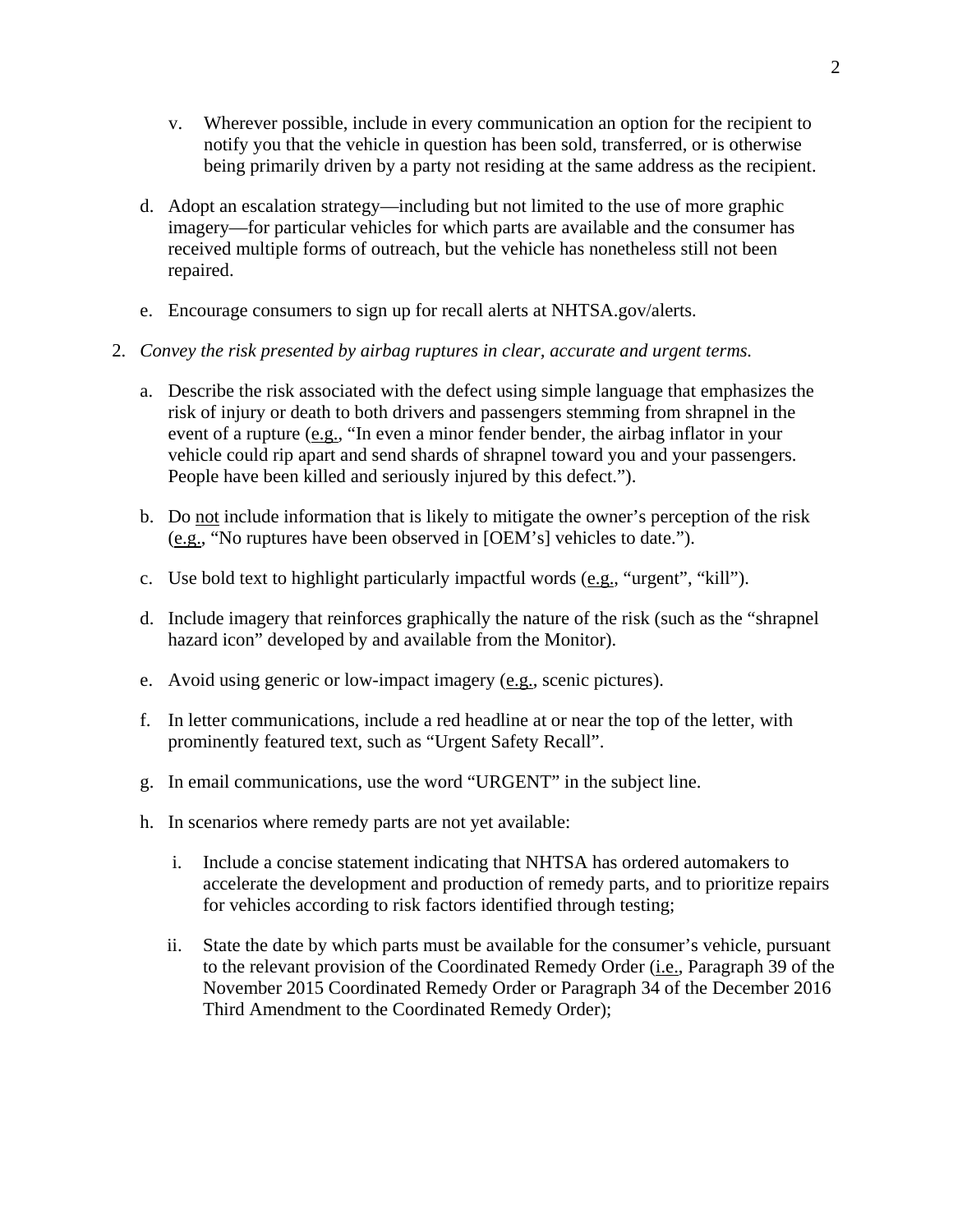- 3. *Anticipate and address possible consumer misperceptions or other concerns relating to recall repairs.* 
	- a. Emphasize throughout all communications that repairs are free; repairs can be performed by any OEM-authorized dealer regardless of where the vehicle was purchased; and the owner will not be charged for any other service or repair unless the owner requests it.
	- b. Affirmatively recognize the inconvenience presented by the need to have the vehicle repaired, and prominently feature the details of all services you or your dealers provide that address owner inconvenience associated with the repair (e.g., towing, provision of loaner or rental cars and extended dealer service hours).
	- c. Adopt a dedicated, toll-free phone number solely for Takata recalls to centralize the scheduling of repairs, ensure appropriate prioritization at dealers, and respond to customer questions or concerns regarding the Takata recall.
	- d. Advise consumers that they may contact NHTSA with any questions or concerns regarding the recall at 1-888-327-4236.
	- e. In letter and postcard communications, collect in a boxed area a series of bullet points with the most relevant information  $(e.g.,$  that the vehicle is defective, that the repair is free, how to schedule a repair and the details of any services you provide to address owner inconvenience).
- 4. *Tailor communications to the individual owner and vehicle at issue, to reinforce the message's credibility and distinguish it from commercial solicitations.* 
	- a. Wherever possible, address communications using the vehicle owner's name (avoid "Dear Vehicle Owner" or "Dear Resident").
	- b. Prominently display your logo as well as logos of the Department of Transportation and NHTSA, consistent with instructions provided by NHTSA.
	- c. Include a picture of the actual vehicle at issue near the top of the communication, including such details as the vehicle's make, model, model-year, color and trim package, and repeat these same details in the text of the communication.
	- d. Ensure that all text messages, emails and social media outreach feature a link to a webpage offering Takata-recall-specific information, rather than the homepage of your website or a page on your website addressing recalls or dealer repairs in general.